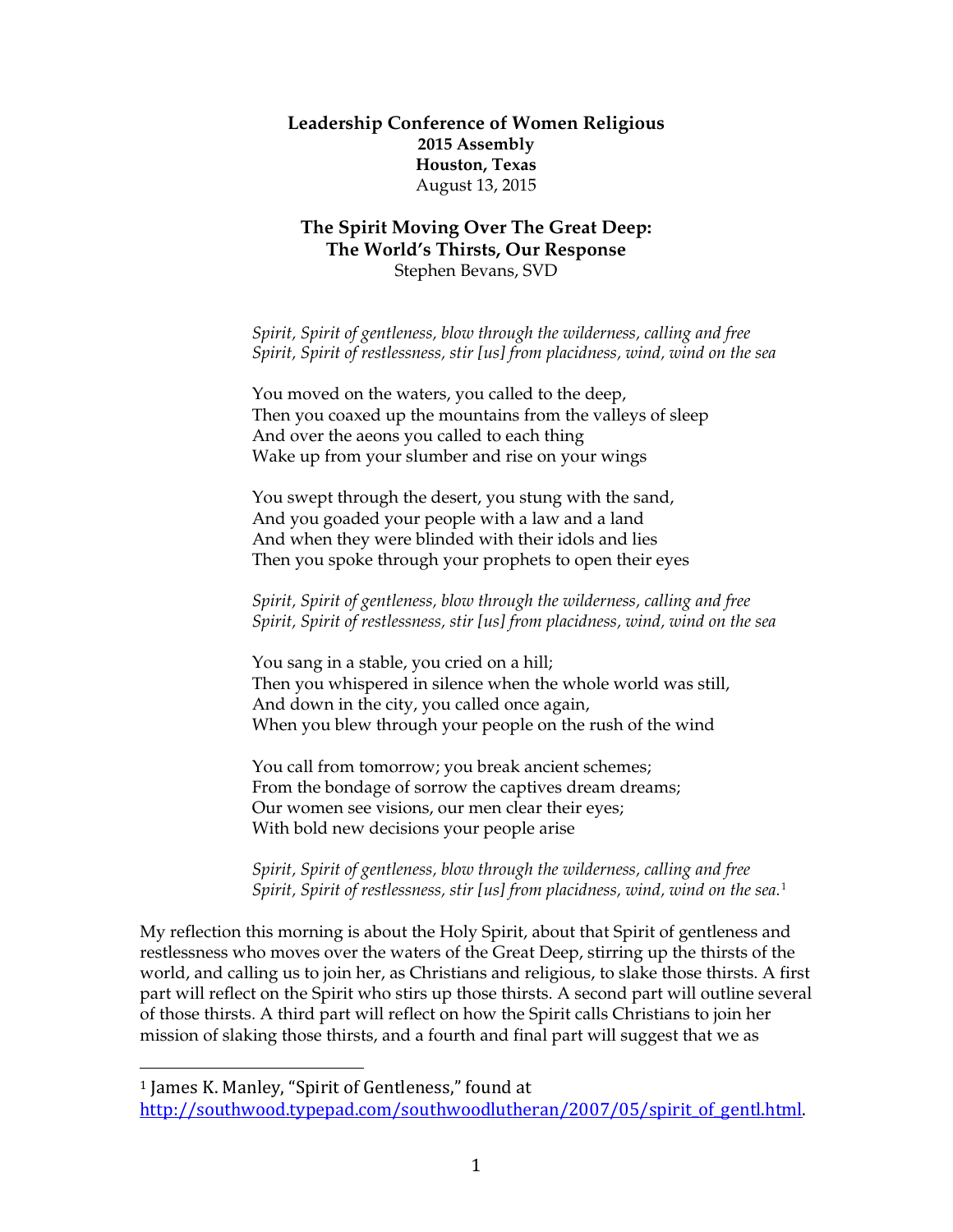religious women and men can play a particular part in that thirst-slaking mission of the Spirit.

# **The Thirst-Giving Spirit**

We live, as Karl Rahner has insisted, in a world of grace.<sup>[2](#page-1-0)</sup> From the very first moment of creation—what scientists now call the Big Bang—grace has been present in the world through the inspiring, cajoling, persuading power of the Spirit, moving over the waters of the Great Deep, coaxing "up the mountains from the valleys of sleep," calling each thing to "wake from your slumber and rise on your wings." The Spirit has been actively present in the whole of history, from the formation of the gases and elements and molocules, to the emergence of life in all its forms, to the gropings of human beings to express their intimations of her presence in various religions. She has been actively present, however, as Elizabeth Johnson puts it, not as a monarch, but as a lover. "… the Spirit, more mobile than any motion, blows throughout the world with compassionate love that grants nature its own creativity and humans their own freedom, all the while companioning them through the terror of history toward a new future."[3](#page-1-1)

The Spirit was fully present in Jesus of Nazareth, whom Kathryn Tanner calls "the key to how the Spirit works."[4](#page-1-2) From the moment of his baptism in the Jordan, she poured herself on him like anointing oil, to bring good news to the poor, liberty to captives, healing to the blind, and mercy to sinners (see Lk 4:18-19). Mark Oakley speaks of Jesus as "God's body language."[5](#page-1-3) It might be just as appropriate to speak of him as the *Spirit*'s body language as well. The Spirit, the "*fons vivus*," the "living fountain" from the Great Deep that the *Veni, Creator Spiritus* alludes to, was poured forth on Jesus' disciples "on the rush of the wind," and has been with us ever since.

That same active, cajoling, persuading, healing presence at the first nanosecond of creation is with us now. As Elizabeth Johnson so beautifully expresses it, "wherever we encounter the world and ourselves as held by, open to, gifted by, mourning the absence of, or yearning for something ineffably more than immediately appears, whether that 'more' be mediated by beauty and joy or in contrast to powers that crush, there the experience of the Spirit transpires."<sup>[6](#page-1-4)</sup> It is in these experiences that we are drawn to the

<span id="page-1-0"></span> <sup>2</sup> See the essays in Leo J. O'Donovan, ed., *A World of Grace: An Introduction to the Themes and Foundations of Karl Rahner's Theology* (Washington, D.C.: Georgetown University Press, 1995 [originally published in 1980]).

<span id="page-1-1"></span><sup>3</sup> Elizabeth A. Johnson, *Ask the Beasts: Darwin and the God of Love* (London: Bloomsbury, 2014), 159.

<span id="page-1-2"></span><sup>4</sup> Johnson, *Ask the Beasts*, 158, quoting Kathryn Tanner, *Christ the Key* (New York: Cambridge University Press, 2010), 275.

<span id="page-1-3"></span><sup>5</sup> Mark Oakley, *The Collage of God*, Second Edition (Norwich, UK: Canterbury Press, 2012), 25, 27.

<span id="page-1-4"></span><sup>6</sup> Elizabeth A. Jonson, *She Who Is: The Mystery of God in Feminist Theological Discourse* (New York: Crossroad, 1992), 124-25.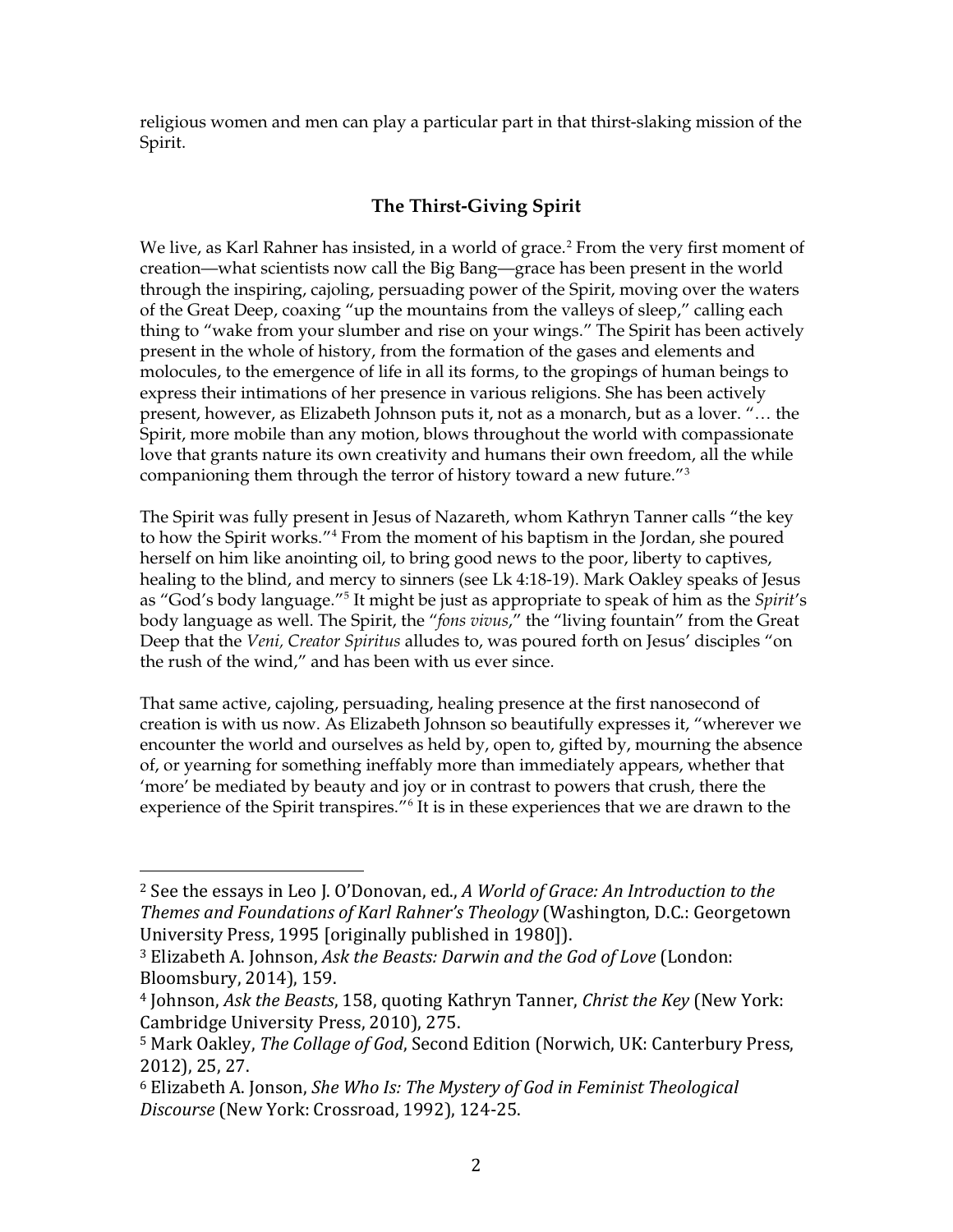"*fons vivus*" that is the Spirit, the "*fons vivus*" that awakens our thirst. Mary Oliver articulates this experience wonderfully in her poem entitled "Thirst":

Another morning and I wake with thirst for the goodness I do not have. I walk out to the pond and all the way God has given us such beautiful lessons. Oh Lord, I was never a quick scholar but sulked and hunched over my books past the hour and bell; grant me, in your mercy, a little more time. Love for the earth and love for you are having such a long conversation in my heart. Who knows what will finally happen or where I will be sent, yet already I have given a great many Things away, expect ing to be told to pack nothing, except the prayers which, with this thirst, I am slowly learning.<sup>[7](#page-2-0)</sup>

Thirst is a grace. It is evidence of that "yearning for something more" that is the sign of the presence of God's Spirit. Karl Rahner calls this the "supernatural existential"—that longing for Mystery that is "naturally" ours by grace.<sup>[8](#page-2-1)</sup> Mark Oakley describes the Spirit "as both 'Comforter' and 'Disturber.' It is the same God," he writes, "who instills peace and energy who also instills from time to time a sense of loss and the consequent renewed desire to seek [God's] face, even in the deepest shadows. Graceful irritants are placed in the soul in order to nurture its growth."[9](#page-2-2) We live in a world of grace, a world that is graced with deep thirsts that only the Spirit, the "*fons vivus*," only the Christ, the

<span id="page-2-0"></span> <sup>7</sup> Mary Oliver, "Thirst," in *Thirst* (Boston: Beacon Press, 2006), 69-70.

<span id="page-2-1"></span><sup>&</sup>lt;sup>8</sup> See, for example, Karl Rahner, "On the Relationship between Nature and Grace," *Theological Investigations* 1 (Baltimore: Helicon, 1961), 297-317.

<span id="page-2-2"></span><sup>9</sup> Oakley, *The Collage of God*, 11.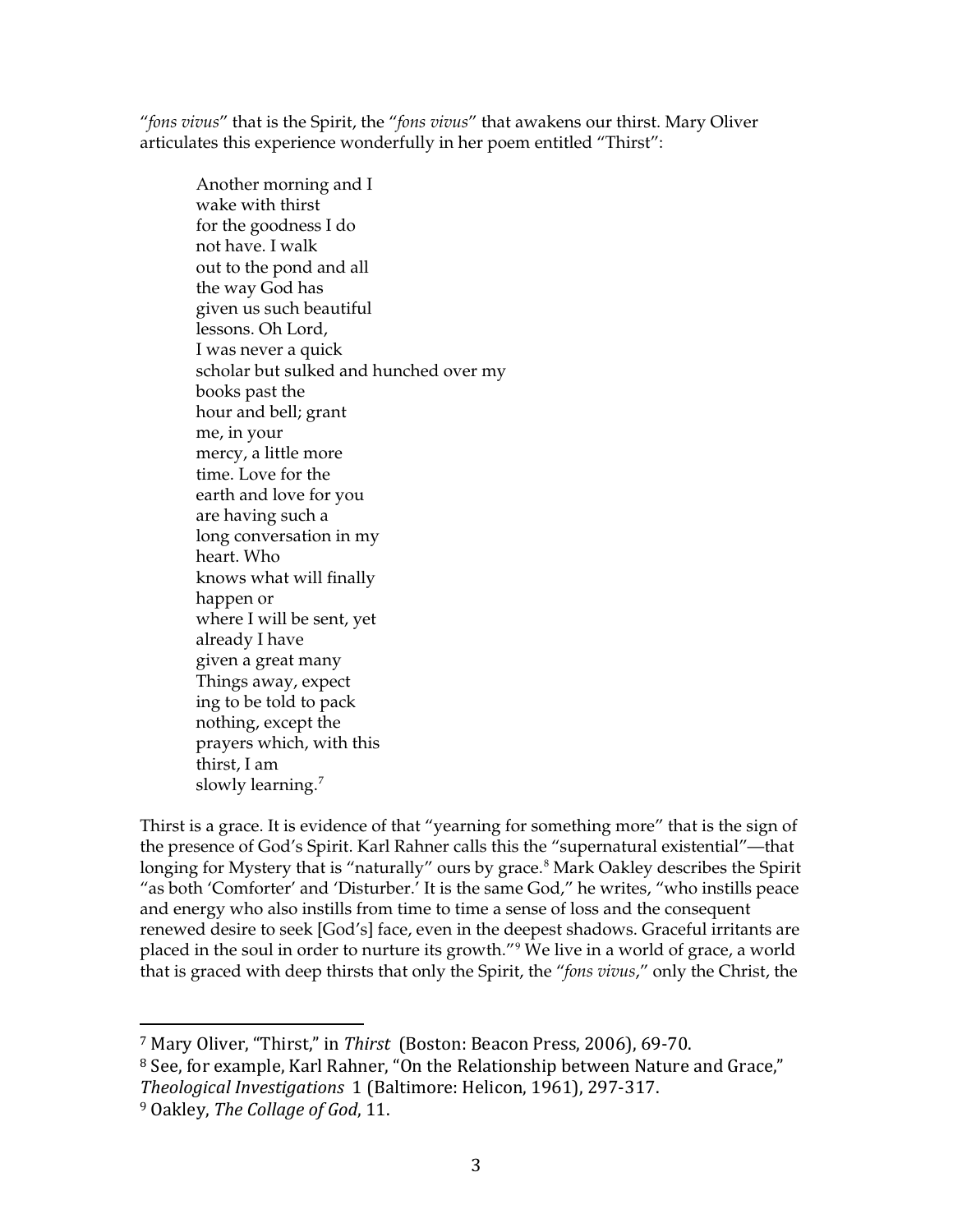"living water" (see Jn 7:39) who gives the Spirit, can help us recognize and help us quench.

*Spirit, Spirit of gentleness, blow through the wilderness calling and free Spirit, Spirit of restlessness, stir [us] from placidness, wind on the sea*

## **The Thirsts of the World**

What are these thirsts that God's Holy Spirit gives to the world through grace? There are many, and we can only reflect on a few in this section. Here I would like to propose only four thirsts that arise out of the Great Deep over which the Spirit moves, and I can only reflect on them briefly and suggestively. They are the thirst for the water of integrity, the thirst for the wine of hope, the thirst for the nectar of justice, and the thirst for the elixir of beauty.

### The Water of Integrity

All day I face the barren waste Without the taste of water—cool water. Old Dan and I with throats burned dry And throats that cry for water— Cool, clear water.

These are the opening words of a famous cowboy song, "Cool Water," made popular in the 1940s and '50s by the legendary Sons of the Pioneers and Marty Robins. There's nothing quite like cool, clear water. Janet reminisced yesterday about the mountain springs above Johnstown, Pennsylvania, and how that cool—maybe even cold—clear water slaked her thirst. I remember hiking in the mountains with friends in Austria and holding out a glass jar—it had to be glass, not plastic!— under a waterfall and drinking the most wonderful water I had ever tasted.

Cool, clear, plain old water. In a world filled with the lack of integrity, authenticity, honesty—and filled with what Jesuit leader Adolfo Nicolas names "global superficiality $^{\prime\prime\prime0}$ —this is the drink we crave to slake our thirsts. How much better our world would be if we had trustworthy politicians, honest women and men engaged in business, church leaders of real holiness and authenticity, communications media that uphold the values of truth. Instead we are often confronted with regimes like those in Syria or South Sudan, heads of greedy multinational corporations, prelates who prefer watered silk trains and palatial apartments to simple, apostolic living, or pundits who twist and hide the truth on talk shows and blogs. In these days we are appalled at the corruption in the New York State prison system—and probably those in many other states besides, or by remarks of presidential candidates regarding Latino immigration in our country. In May I was in Australia, and the church there is reeling—like our own US church and the Irish church from years of sexual abuse by clergy and religious. Pope

<span id="page-3-0"></span> <sup>10</sup> Adolfo Nicolas, "Depth, Creativity, and Learned Ministry: Challenges to Jesuit Higher Education Today,"

[http://www.scu.edu/scm/winter2010/shapingthefuture.cfm.](http://www.scu.edu/scm/winter2010/shapingthefuture.cfm)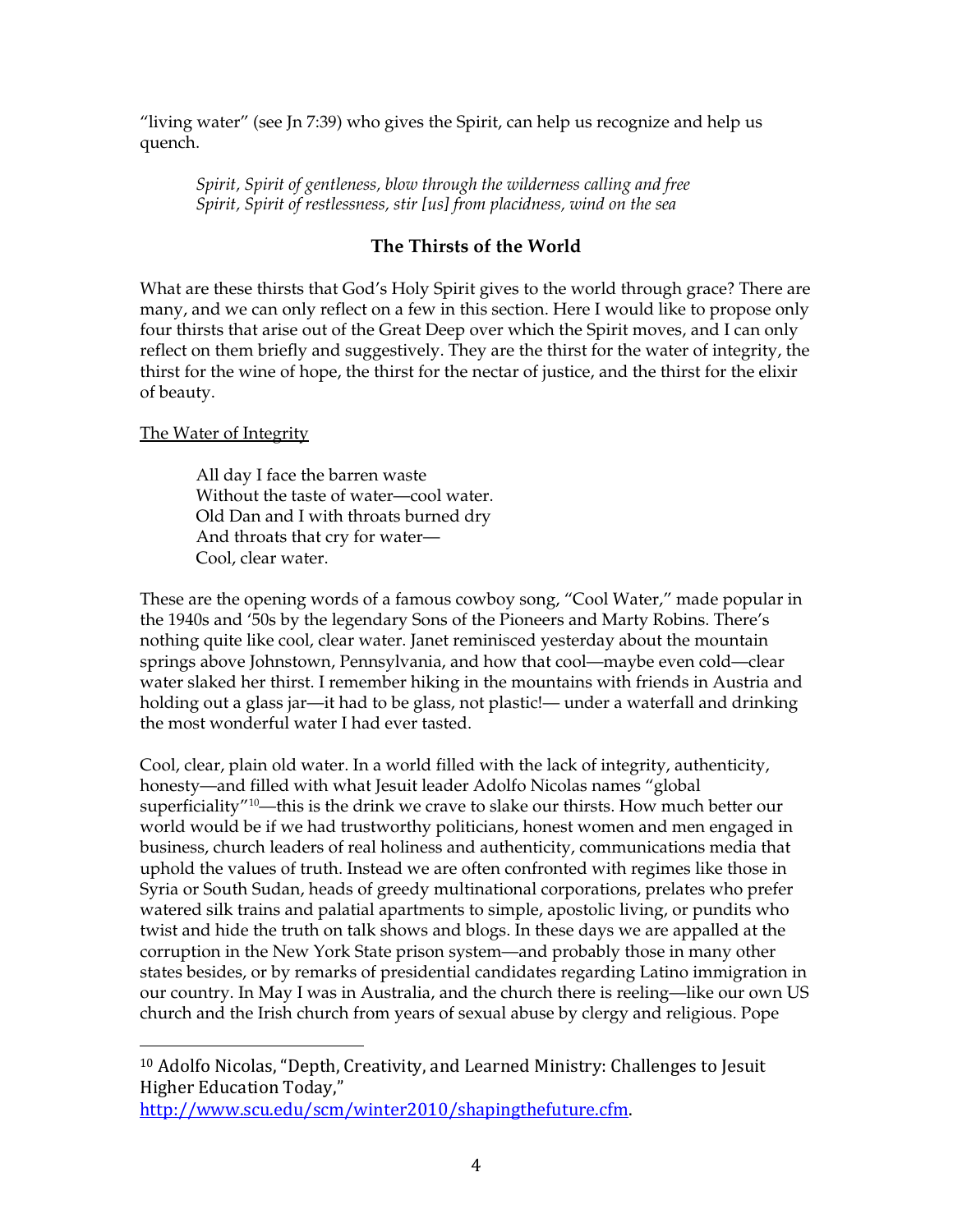Paul VI's words, echoed by Pope Francis as well, ring so true: these days people "thirst for authenticity"; they do not listen to teachers, but to witnesses, and if they listen to teachers at all it is because they are witnesses.<sup>[11](#page-4-0)</sup>

This is why leaders and figures of transparency are so refreshing and important to people today: women and men like Nobel Peace Prize winners Malala Yousafzai, Aung San Suu Kyi, and Nelson Mandela; holy people like Oscar Romero, Helder Camara, and Dorothy Day; contemporary prophets like Sandra Schneiders and Joan Chittister; or church leaders like Joe Tobin, Luis Antonio Tagle, or Pope Francis. These men and women have been raised up by the Spirit to help us recognize our deep thirsts. These women and men offer long drinks of the cool, clear water of authenticity, the authenticity for which the world thirsts.

*Spirit, Spirit of gentleness, blow through the wilderness calling and free Spirit, Spirit of restlessness, stir [us] from placidness, wind on the sea*

### The Wine of Hope

Those TV images from Cairo's square, a friend who waits for mortal word, curbside-piled belongings of eviction, spiritual biographies so vulnerable, news of trafficking for sex and sweat, unanswered notes a puzzlement, wayside bombs and robot drones, and—no symbol now—the waning polar ice.

Holding hands, we risk our way across to cheer and weep, protest and mourn as, wary of each revelation of the heart, we balance on the thin tensility of hope.<sup>[12](#page-4-1)</sup>

Cecily Jones's poem chronicles only a few of the horrors and terrors of our time, but they are enough to tempt us to real despair. If we add what has been going on in the church, especially its leaders' treatment of US women religious in the last decade, that despair

<span id="page-4-0"></span>11 Paul VI, Apostolic Exhortation *Evangelii Nuntiandi* (EN),

[http://w2.vatican.va/content/paul-vi/en/apost\\_exhortations/documents/hf\\_p](http://w2.vatican.va/content/paul-vi/en/apost_exhortations/documents/hf_p-vi_exh_19751208_evangelii-nuntiandi.html)vi exh 19751208 evangelii-nuntiandi.html, 68, 41; see Pope Francis, Apostolic Exhortation *Evangelii Gaudium* (EG),

[http://w2.vatican.va/content/francesco/en/apost\\_exhortations/documents/papa](http://w2.vatican.va/content/francesco/en/apost_exhortations/documents/papa-francesco_esortazione-ap_20131124_evangelii-gaudium.html%23_ftn118)francesco esortazione-ap 20131124 evangelii-gaudium.html# ftn118, 150.

<span id="page-4-1"></span><sup>12</sup> Cecily Jones, SL, "Thin Ice on Mary's Lake, February, 2011," in *Mostly for Promise. Poems by Cecily Jones, SL* (Nerinx, KY: Hardin Creek Press, 2013), 9. See the poem as published in ed. Margaret Cain McCarthy and Mary Ann Zollmann, *Power of Sisterhood: Women Religious Tell the Story of the Apostolic Visitation* (Lanham, MD: University Press of America, 2014), 166.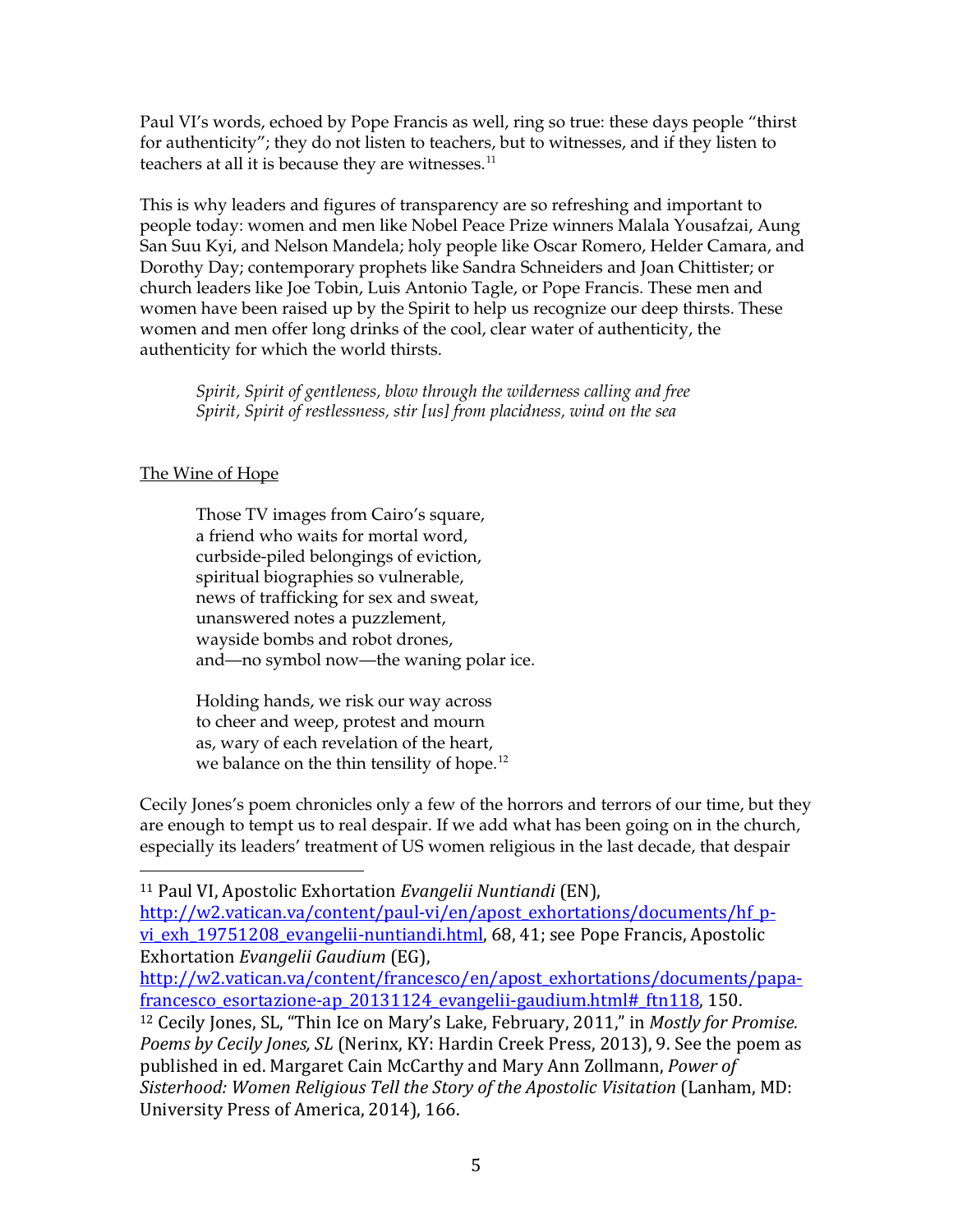becomes even darker. As Barbara Blesse has written, the turmoil and confusion of our time is like a great tsunami, often so systemic and all-encompassing that we are overwhelmed by its power. [13](#page-5-0) Despair, writes Ruth Gendler in *The Book of Qualities*,

is overworked and overwhelmed. She has a heart condition. In her dreams the war is everywhere. She is not lying or exaggerating. Still, it is difficult to be around her. There is no arguing with her. She is persuasive, eloquent, and undeniably well-informed. If you attempt to change her mind, you will come away agreeing with her. She has stopped listening to music.

She has also probably stopped drinking wine. But in the midst of despair, on that thin ice that Cecily Jones writes of in her poem, the Spirit is blowing over the great deep and offering us the wine of hope to quench our thirst. This is the wine that calms our nerves and gives us the anger and courage, as St. Augustine would say,<sup>[14](#page-5-1)</sup> to stand together "on the thin tensility of hope." It is the wine that helps us recognize the truth of the Mayan text: "they can cut all the flowers but they cannot hold back spring." María Elena Martínez writes that these words "teach us to sing in the darkness. When all the sadness that is part of life feels so overpowering, we can take in simple joys, we can claim tenderness, and bask in the warmth of the sun."[15](#page-5-2) 

The wine of hope that the Spirit offers us is, of course, dangerous. If we drink too much of it we might become tipsy with that dangerous counterfeit of hope: optimism. Hope demands discipline, and as I have said, anger and courage. It has a "thin tensility." As Regina Bechtle writes,

You will need a sturdy heart, a torch to fire the gloom as the way plunges deeper

Thirst for the wine of hope. This is what the Spirit offers us in this difficult, dark time that tempts us to despair.

*Spirit, Spirit of gentleness, blow through the wilderness calling and free Spirit, Spirit of restlessness, stir [us] from placidness, wind on the sea*

# The Nectar of Justice

O God, you call for justice, for goodness, never greed!

<span id="page-5-1"></span><span id="page-5-0"></span> <sup>13</sup> Barbara Blesse, "Imagining Possibilities and Unearthing Options," *The Occasional Papers. Leadership Conference of Women Religious* 44, 2 (Summer, 2015): 30. <sup>14</sup> The phrase attributed to Augustine is that hope has two beautiful daughters, anger and courage. See Addie Lorraine Walker, "Theological Reflection on the Visitation: '*Were Not Our Hearts Burning within Us?*'" in ed. McCarthy and Zollman, *The Power of Sisterhood*, 162.

<span id="page-5-2"></span><sup>15</sup> María Elena Martínez, "Living from the Great Deep Is Our Vocation," *The Occasional Papers*: 15.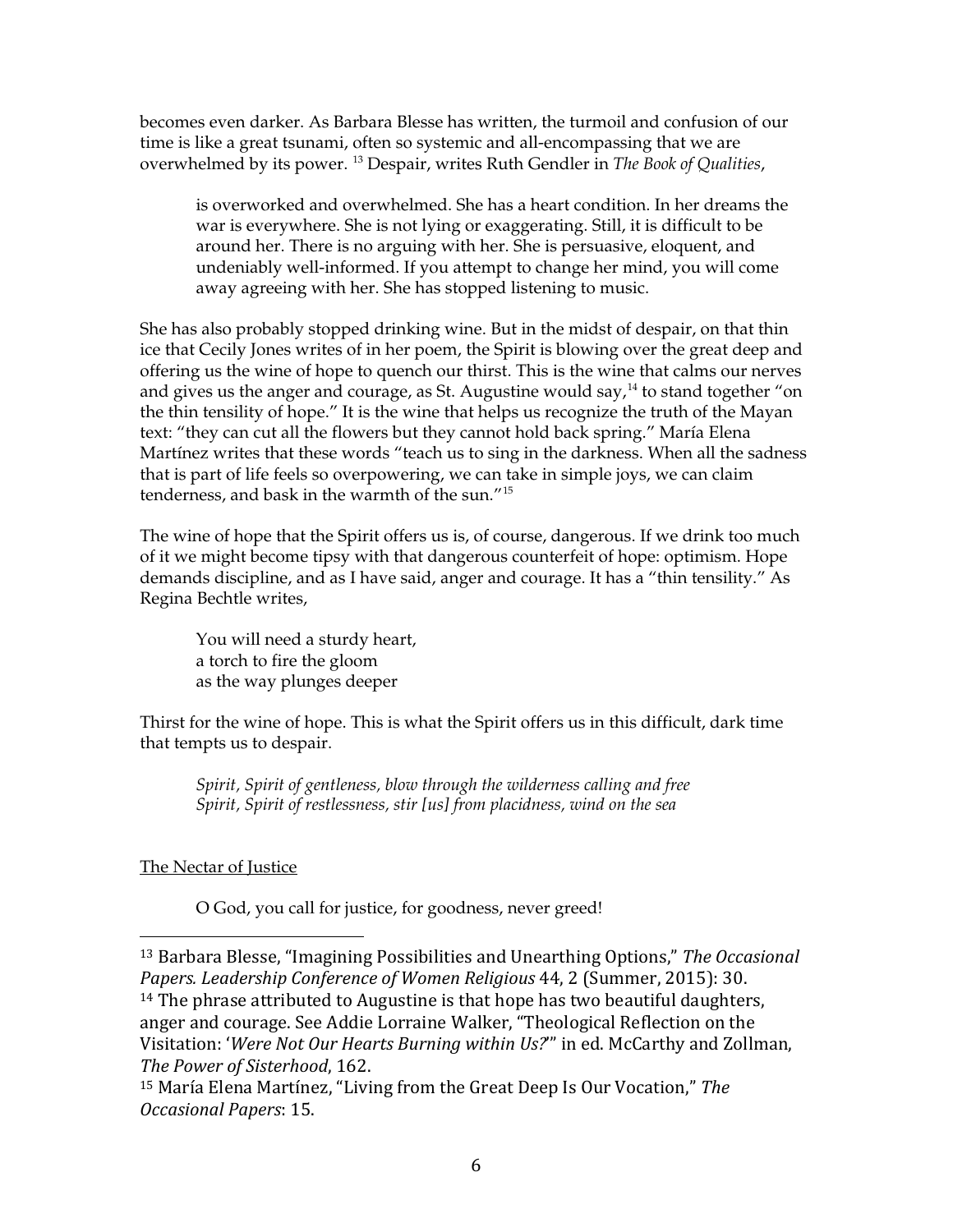You seek a world of fairness, where all have what they need— Where all have food and water, and homes in which to thrive Where all have hope and laughter, and joy to be alive!<sup>[16](#page-6-0)</sup>

In 1976, famed preacher and theologian Walter Burghardt wrote a small book entitled *Seven Hungers of the Human Family* in connection with the International Eucharistic Congress that was held that year in Philadelphia in that year.<sup>[17](#page-6-1)</sup> One of the hungers on which he reflected was the hunger for freedom and justice, and this is certainly one of the *thirsts* of the world as well: "Blessed are those who hunger and thirst for justice" (Mt 5:6).

Burghardt begins his essay on justice by asking whether there really is "oppression, slavery, injustice in the world," and answers the question, saying that "the answer stares you in the face, from the pages of history and from the front page of each day's newspaper.<sup>"[18](#page-6-2)</sup> He wrote those lines forty years ago, but they are as true today as they were then.

Last October I heard a talk by former Anglican Archbishop of New Zealand, David Moxon, who pointed out that there are currently twenty-nine million slaves—victims of human trafficking—in the world. This past year here in the United States we have realized that racism still lurks in our nation, as the killings in Ferguson, Baltimore, and Charleston have revealed. We all know the sad history of women's rights in our world. I mentioned a few minutes ago Mustafa Yousafzai, the girl who had been shot for her advocacy of schools for girls in Pakistan. And that struggle for equality goes on today as well in our church, to which all of us in this room can sadly attest. Millions of women, men, and children have been displaced in their own countries or forced to migrate to other lands. We read about or see on TV thousands dying in our Southwestern deserts, in the Mediterranean Sea, or in the Indian Ocean west and north of Australia. One of our temptations to despair, as Cecily Jones points out in her poem, is the immense crisis of the earth, "our common home,"as Pope Francis puts it so powerfully in "Laudato Si'."[19](#page-6-3)

The Holy Spirit, however, is active in this unjust world, calling forth a thirst within women and men that can only be met by the nectar of justice. Nectar is the drink of the gods in Greek mythology. The thirst for the nectar of justice is the thirst to work with God's Spirit in bringing about a world of justice and freedom, of equality and participation, of mutuality and liberation. It is a thirst that recognizes that "there is another world, but it is in this one,"<sup>[20](#page-6-4)</sup> or as Greg Boyle expesses it powerfully, God's

[http://w2.vatican.va/content/francesco/en/encyclicals/documents/papa-](http://w2.vatican.va/content/francesco/en/encyclicals/documents/papa-francesco_20150524_enciclica-laudato-si.html)

<span id="page-6-0"></span><sup>&</sup>lt;sup>16</sup> Carolyn Winfrey Gillette, "Oh God, You Call for Justice,"<br>https://sojo.net/articles/new-hymn-justice.

<span id="page-6-1"></span><sup>&</sup>lt;sup>17</sup> Walter J. Burghardt, *Seven Hungers of the Human Family* (Washington, DC: United States Catholic Conference, 1976).

<span id="page-6-2"></span><sup>18</sup> Burghardt, *Seven Hungers*, 17.

<span id="page-6-3"></span><sup>19</sup> Pope Francis, Encyclical Letter *Laudato Si'* (LS),

francesco 20150524 enciclica-laudato-si.html, especially 17-61.

<span id="page-6-4"></span><sup>20</sup> Paul Eluard, quoted in Mark Oakley, *The Collage of God*, 85.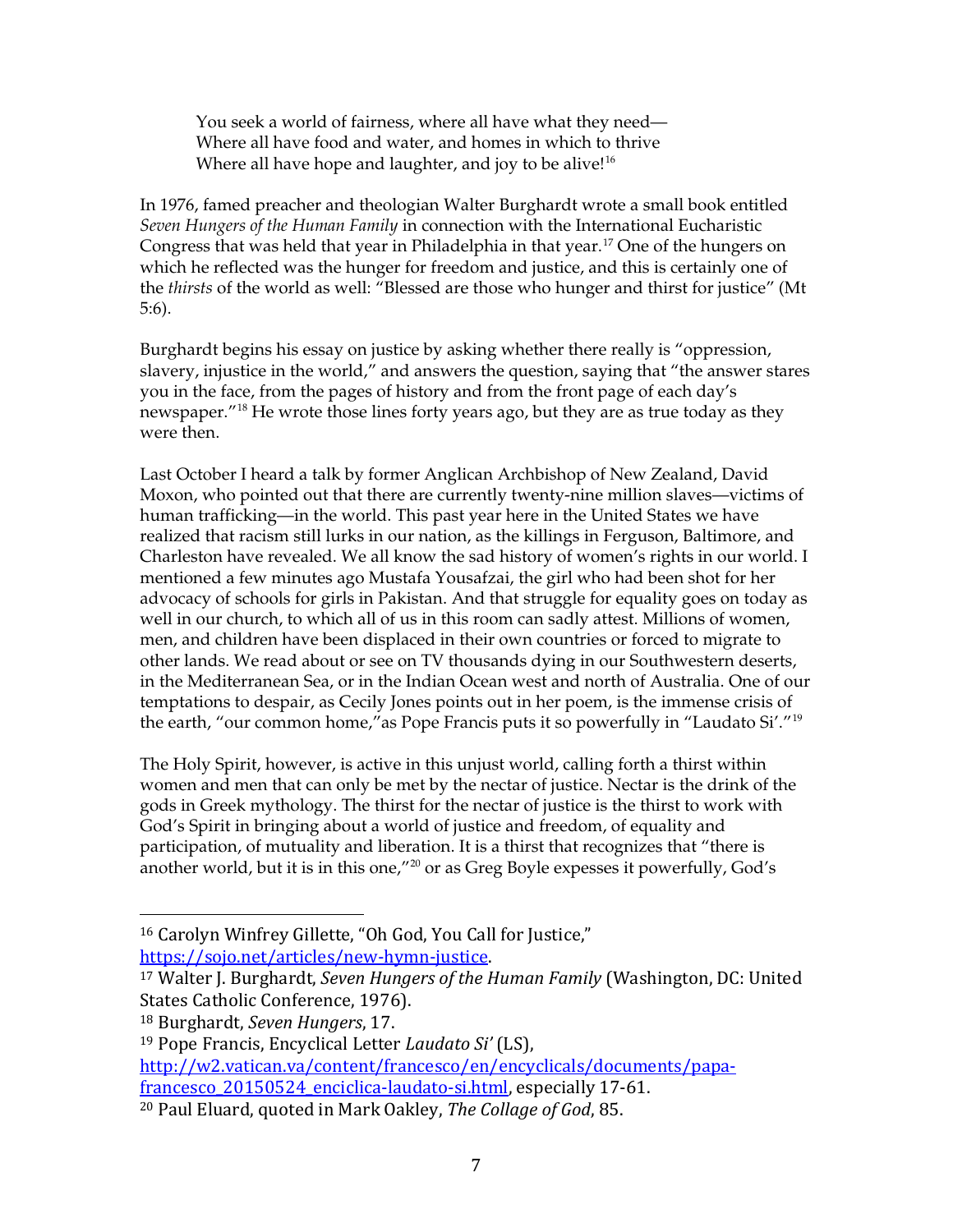"ways are not our ways, but they sure could be."<sup>[21](#page-7-0)</sup> This is the thirst spurs on those who mourn those who have died in crossing the Arizona desert; those who protest yearly at Fort Benning, Georgia; those who attend the annual conferences of Call to Action. This is the thirst of our prophets like Martin Luther King and Dorothy Day. They all thirst for the nectar of justice.

*Spirit, Spirit of gentleness, blow through the wilderness calling and free Spirit, Spirit of restlessness, stir [us] from placidness, wind on the sea*

#### The Elixir of Beauty

The world is charged with the grandeur of God It will shine out, like shining from shook foil It gathers to a greatness, like the ooze of oil Crushed. Why do men then now not reck his rod? Generations have trod, have trod, have trod; And all is seared with trade, bleared, smeared with toil; And wears man's smudge and shares man's smell: the soil Is bare now, nor can foot feel, being shod.

And for all this nature is never spent There lives the dearest freshness deep down things And though the black lights off the black West went Oh, morning, at the brown brink eastward springs – Because the Holy Ghost over the bent World broods with warm breast and with ah! bright wings.<sup>[22](#page-7-1)</sup>

Gerard Manley Hopkins's famous poem speaks of beauty at the heart of God's creation—shining like light from shook foil, oozing forth like the ooze of oil crushed. But human beings have not respected this beauty. All is seared, bleared, smeared, and smudged by humanity's smell—or, in Pope Francis's powerful words, "the earth, our home, is beginning to look like an immense pile of filth.<sup>"[23](#page-7-2)</sup> And yet, despite this, Hopkins says, that beauty is never extinguished, nature is never spent—"there lives the dearest freshness deep down things." This is "because the Holy Ghost over the bent / world broods with warm breast and with ah! bright wings." The Spirit is over the world, in the world, offering thirsty souls the delicate elixir of beauty.

As Mary Lou Kownacki writes, "even the bleakest life needs the sustaining hope of beauty." The thirst for beauty is one of the great thirsts of the world because "beauty uncovers the lie of violence, despair, and lack of hope and helps us imagine a world

<span id="page-7-0"></span> <sup>21</sup> Gregory Boyle, *Tattoos on the Heart: The Power of Boundless Compassion*," (New York: Free Press, 2010), 155.

<span id="page-7-1"></span><sup>22</sup> Gerard Manley Hopkins, "God's Grandeur,"

<span id="page-7-2"></span>[http://www.poetryfoundation.org/poem/173660.](http://www.poetryfoundation.org/poem/173660)<br><sup>23</sup> Pope Francis, LS, 21.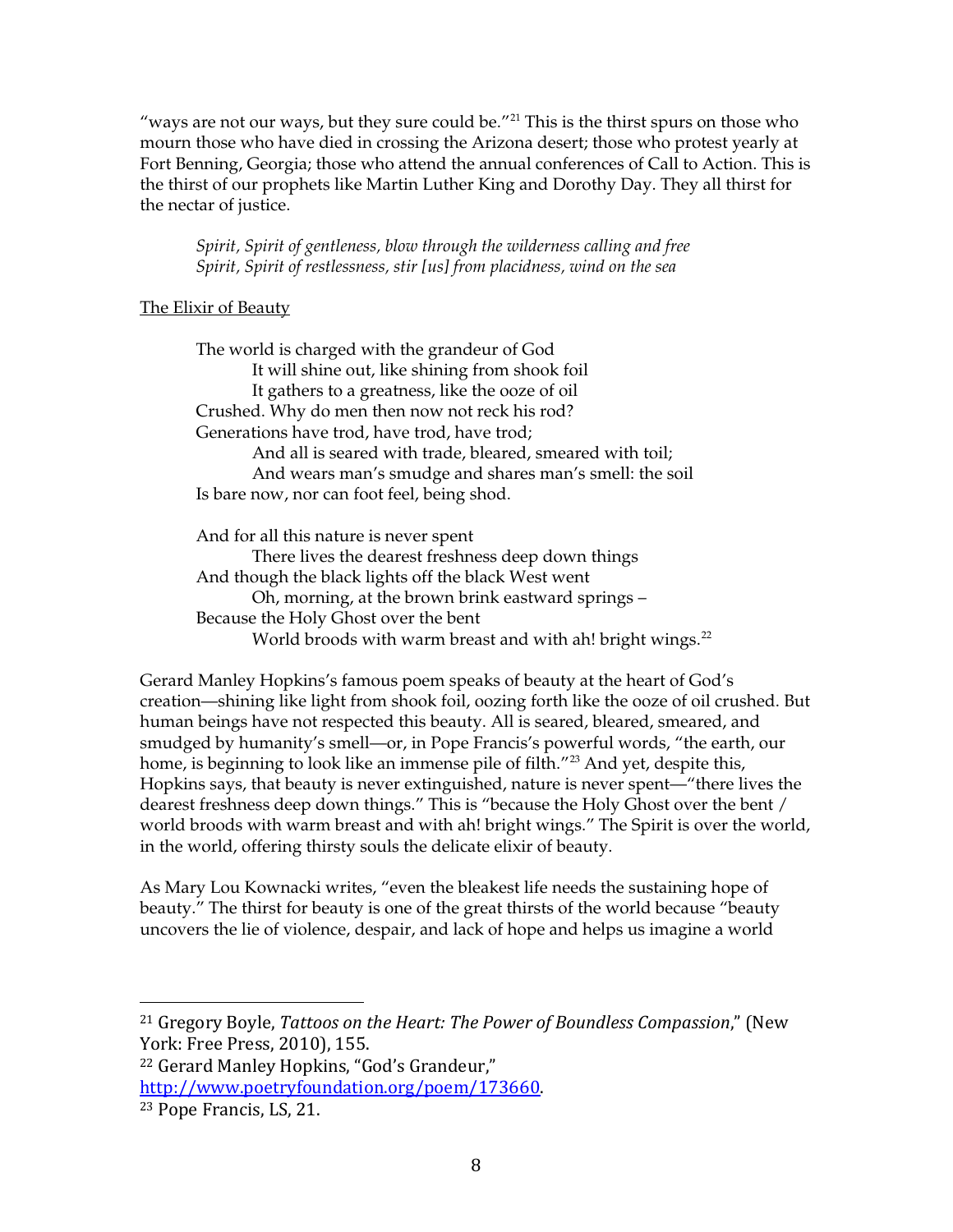beyond our present reality."<sup>[24](#page-8-0)</sup> We see this thirst being quenched by the elixir of beauty in projects of public art in ghettos and slums throughout the world, small oases of beauty in deserts of ugliness.<sup>[25](#page-8-1)</sup> I remember breaking down in tears—on two separate occasions—when I saw the report on "60 Minutes" of how Gustavo Dudamel quenched the thirst for beauty of poor children in Venezuela as conductor of the Simón Bolívar Youth Orchestra in that country. Mary Lou Kownacki writes about how the Benedictine community of Erie sponsored a Poetry Park and an Art House in an area of the city "of concentrated poverty, drugs, violence, and abandoned buildings," and insists that "beauty in the lives of the poor is as important as bread on their tables."<sup>[26](#page-8-2)</sup> To allude to a famous quote of Dostoyevsky, it is drinking deeply from the delicate elixir of beauty that will save the world.<sup>[27](#page-8-3)</sup>

*Spirit, Spirit of gentleness, blow through the wilderness calling and free Spirit, Spirit of restlessness, stir [us] from placidness, wind on the sea*

### **The Church and the Thirsts of the World**

"No people are devoid of the inspiration of the Spirit," writes Elizabeth Johnson.[28](#page-8-4) All peoples of all times have been gifted with the thirst of the water of integrity, the wine of hope, the nectar of justice, and the elixir of beauty, and with many more thirsts about which time and space has not allowed me to reflect here: thirsts for love and relationship, for truth, for forgiveness and mercy, for deep understanding, for lasting peace. The Spirit, as *Gaudium et Spes* insists, in ways known only to the triune God finds ways of leading every woman and man—and indeed every creature into the Paschal Mystery.<sup>[29](#page-8-5)</sup>

However, through the amazing grace of God, some women and men, disciples of Jesus of Nazareth, have been anointed by the Spirit in a concrete and sacramental way to share and continue Jesus' mission—begun by the Spirit from the first moment of time—

<span id="page-8-1"></span><sup>25</sup> See, for example, Maureen H. O'Connell, *If These Walls Could Talk: Community Muralism and the Beauty of Justice* (Collegeville, MN: The Liturgical Press, 2012); Sally Williams, "Ghetto Fabulous: The Murals of Haas and Hahn,"

http://www.telegraph.co.uk/culture/art/art-features/9899749/Ghetto-fabulous-<br>the-murals-of-Haas-and-Hahn.html.

<span id="page-8-0"></span> <sup>24</sup> Mary Lou Kownacki, "Overcoming Blight with Beauty: How One Community Is Helping Transform a City through the Arts," *The Occasional Papers*: 10.

<span id="page-8-2"></span><sup>&</sup>lt;sup>26</sup> Kownacki, "Overcoming Blight with Beauty": 10, 11.

<span id="page-8-3"></span><sup>27</sup> The quotation is from Dostoyevsky's *The Idiot*. It is quoted by Mary Lou Kownacki, "Overcoming Blight with Beauty": 11.

<span id="page-8-4"></span><sup>28</sup> Johnson, *She Who Is*, 139.

<span id="page-8-5"></span><sup>29</sup> Vatican Council II, Pastoral Constitution on the Church in the Modern World, *Gaudium et Spes* (GS),

[http://www.vatican.va/archive/hist\\_councils/ii\\_vatican\\_council/documents/vat](http://www.vatican.va/archive/hist_councils/ii_vatican_council/documents/vat-ii_const_19651207_gaudium-et-spes_en.html)ii const 19651207 gaudium-et-spes en.html, 22.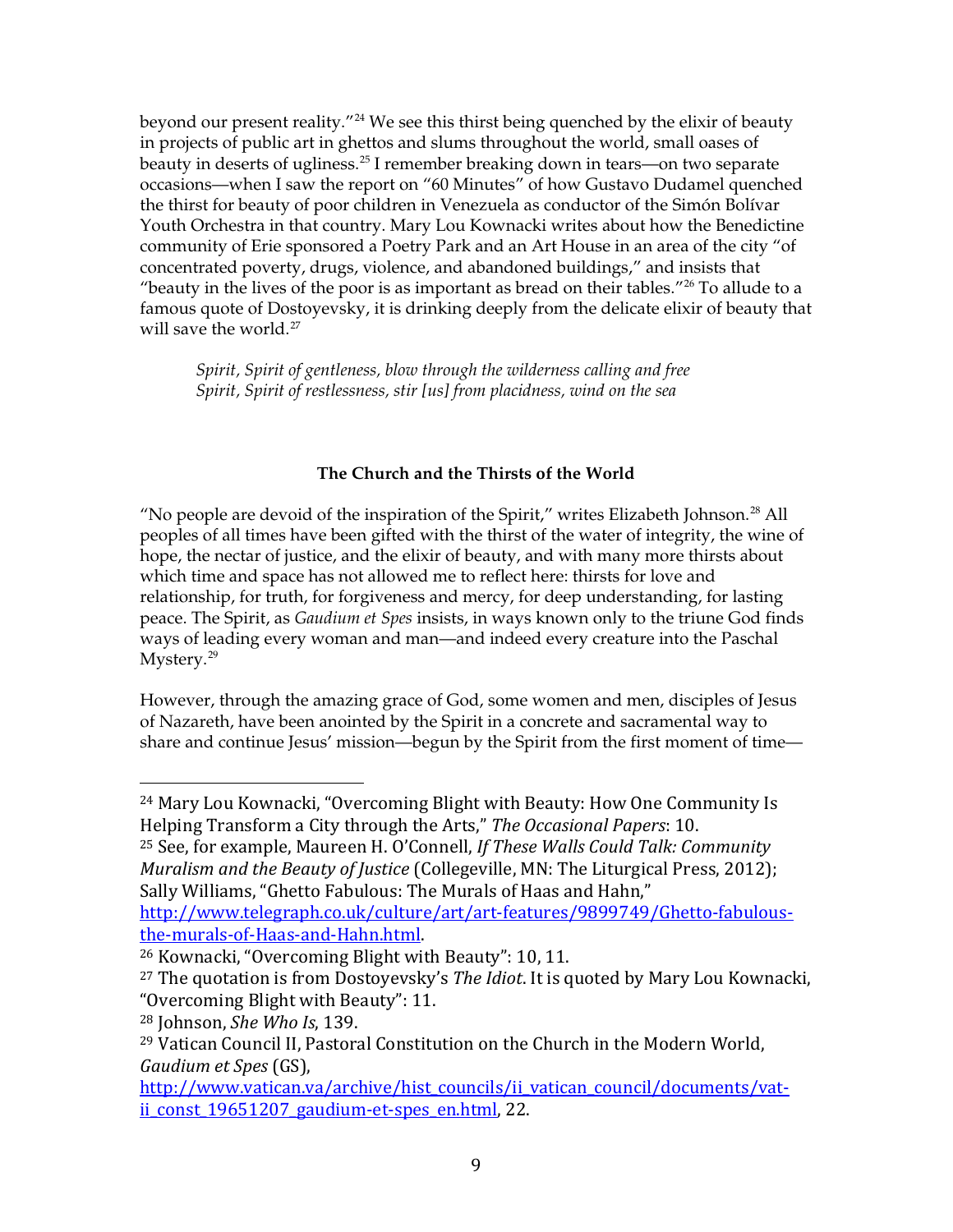of slaking the thirsts of the world. They have been gathered and sent as God's Church— God's holy People, the prolongation of Christ's body, the Temple of the Spirit—as the sacrament of the thirst-giving and thirst-quenching mission of the Spirit. This church does not *have* a mission; God's mission of thirst-giving and thirst-quenching has a church. In order to live this mission worthily, the church, like the God in whose mission it participates, practices what Roger Schroeder and I have termed "Prophetic Dialogue,<sup>"[30](#page-9-0)</sup> an openness in contemplation to discover the thirsts of the world, and a determination in humility to work for the slaking of those thirsts.

Years ago Korean Cardinal Stephen Kim wrote that "only the Church which serves the cause of [the poor, the suffering, the oppressed] is the true Church of Christ."<sup>[31](#page-9-1)</sup> It can equally be said that the only true church of Christ is the church that strives for integrity, that offers hope, and that practices and cherishes beauty. And so the church needs constantly to pray:

*Spirit, Spirit of gentleness, blow through the wilderness calling and free Spirit, Spirit of restlessness, stir [us] from placidness, wind on the sea*

# **Religious Women and Men within the Church, and the Thirsts of the World**

Within this communion-in-mission that is the church are women and men who live in and minister out of communities of consecrated and apostolic life. One of the main ministries of such women and men—and, historically, I believe, particularly women—is "to make interventions in the life of the church so that it will be reminded of its mission to live out the following of Christ."<sup>[32](#page-9-2)</sup> As such, this ministry is prophetic, a ministry "in obedience to the Holy Spirit," "invariably in tension with the prevailing institutional reality,"<sup>[33](#page-9-3)</sup> and in this way stirring up the thirsts and offering quenching water, wine, nectar, and elixir to the entire People of God at the same time. "Ministerial religious life,"[34](#page-9-4) as Sandra Schneiders names it, is lived out in deep dialogue with all Christians, so as to offer a word and actions of authentic prophetic truth, in this way naming and quenching the world's thirsts for integrity, hope, justice, and beauty. And so people of consecrated life must pray:

*Spirit, Spirit of gentleness, blow through the wilderness calling and free Spirit, Spirit of restlessness, stir [us] from placidness, wind on the sea*

<span id="page-9-0"></span> <sup>30</sup> See, for example, Stephen B. Bevans and Roger P. Schroeder, *Prophetic Dialogue: Reflections on Christian Mission Today* (Maryknoll, NY: Orbis Books, 2011). <sup>31</sup> Quoted in Burghhardt, *Seven Hungers*, 19-20.

<span id="page-9-2"></span><span id="page-9-1"></span><sup>32</sup> Marcia Allen, "Living It Twice: Sources of Support and Inspiration," in ed. McCarthy and Zollman, *Power of Sisterhood*, 130. This quotation refers to the work of Johannes Baptist Metz and subsequently references that of Sandra Schneiders. <sup>33</sup> Allen, "Living It Twice," 131.

<span id="page-9-4"></span><span id="page-9-3"></span><sup>34</sup> Patricia Walter, "Situating the Apostolic Visitation in Historical and Theological Context," in ed. McCarthy and Zollman, *Power of Sisterhood*, 41. Walter is quoting Sandra M. Schneiders, *Prophets in Their Own Country: Religious Women Bearing Witness to the Gospel in a Troubled Church* (Maryknoll, NY: Orbis Books, 2011), 7.